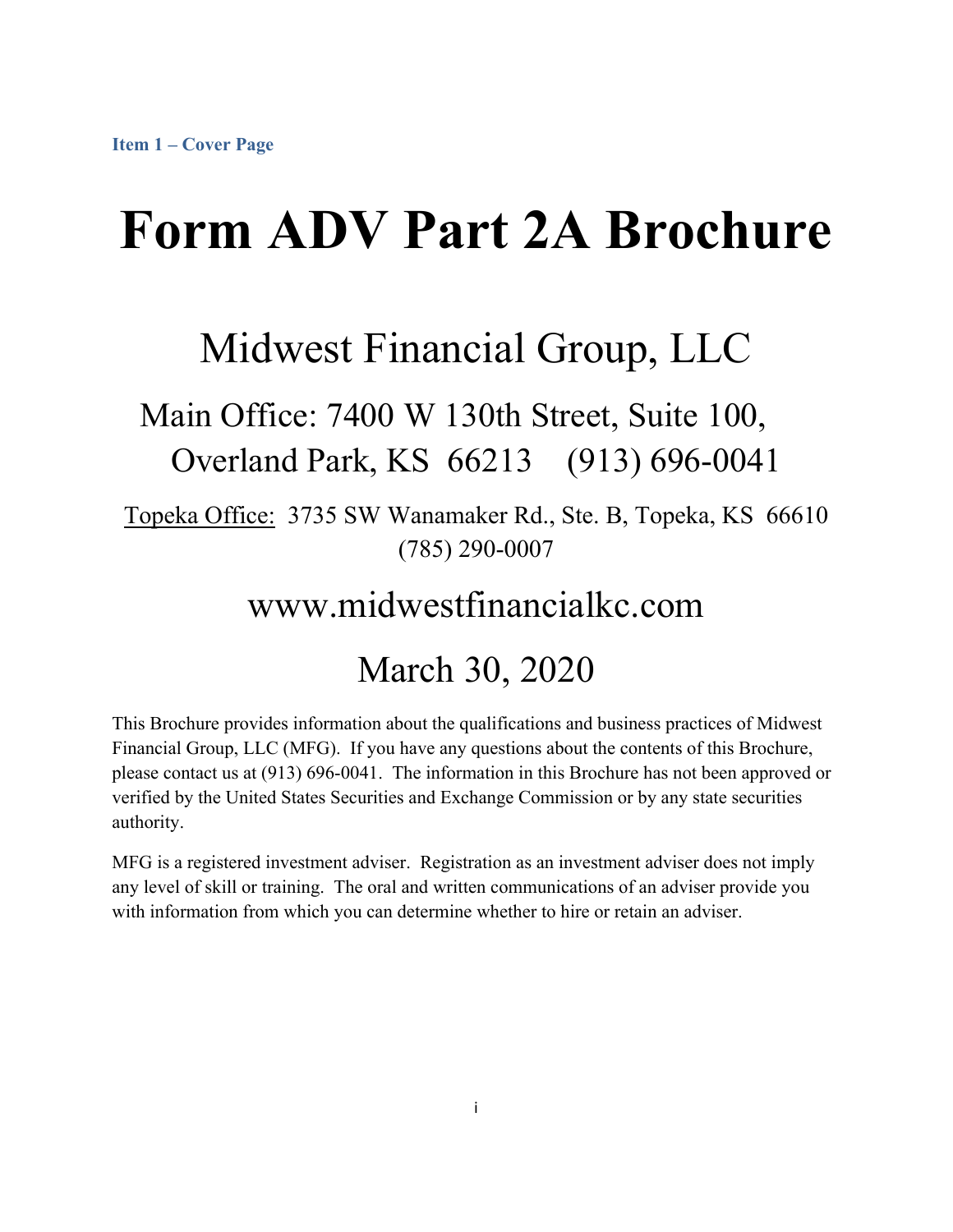#### **Item 2 – Material Changes**

This Brochure dated March 30, 2020, represents the annual update to the Brochure for Midwest Financial Group, LLC.

Since the filing of the firm's annual update Brochure on March 28, 2019, subsequently amended December 04, 2019, various updates were made to the Brochure but no material changes were made.

Pursuant to SEC Rules, we will deliver to you a summary of any materials changes to this and subsequent Brochures within 120 days of the close of our fiscal year. We may further provide other ongoing disclosure information about material changes as necessary. All such information will be provided to you free of charge.

Currently, our Brochure may be requested by contacting us at (913) 696-0041. Additional information about MFG is also available via the SEC's web site www.adviserinfo.sec.gov. The SEC's web site also provides information about any persons affiliated with MFG who are registered as investment adviser representatives of the firm.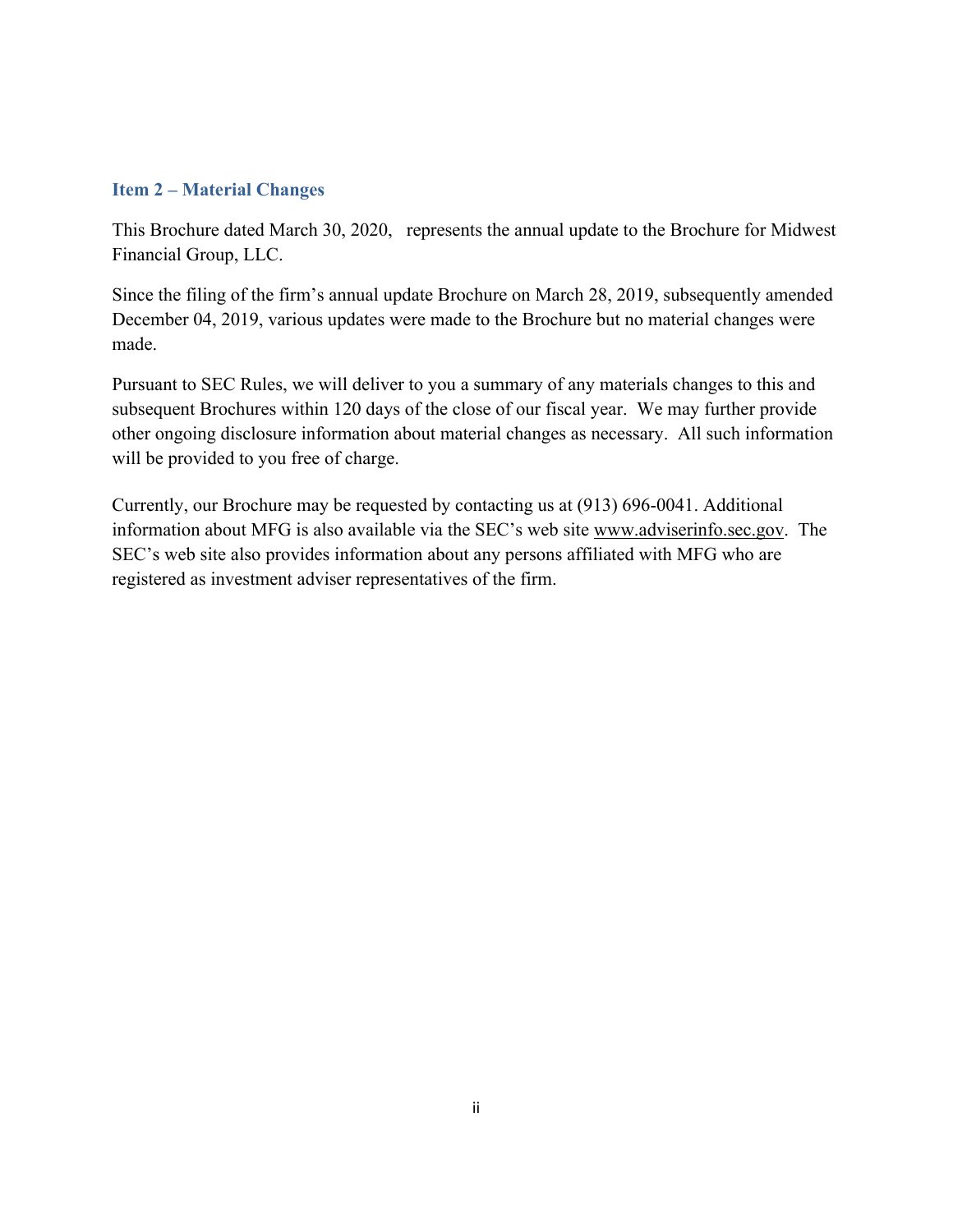#### **Item 3 - Table of Contents**

| Brochure Supplement(s) |  |
|------------------------|--|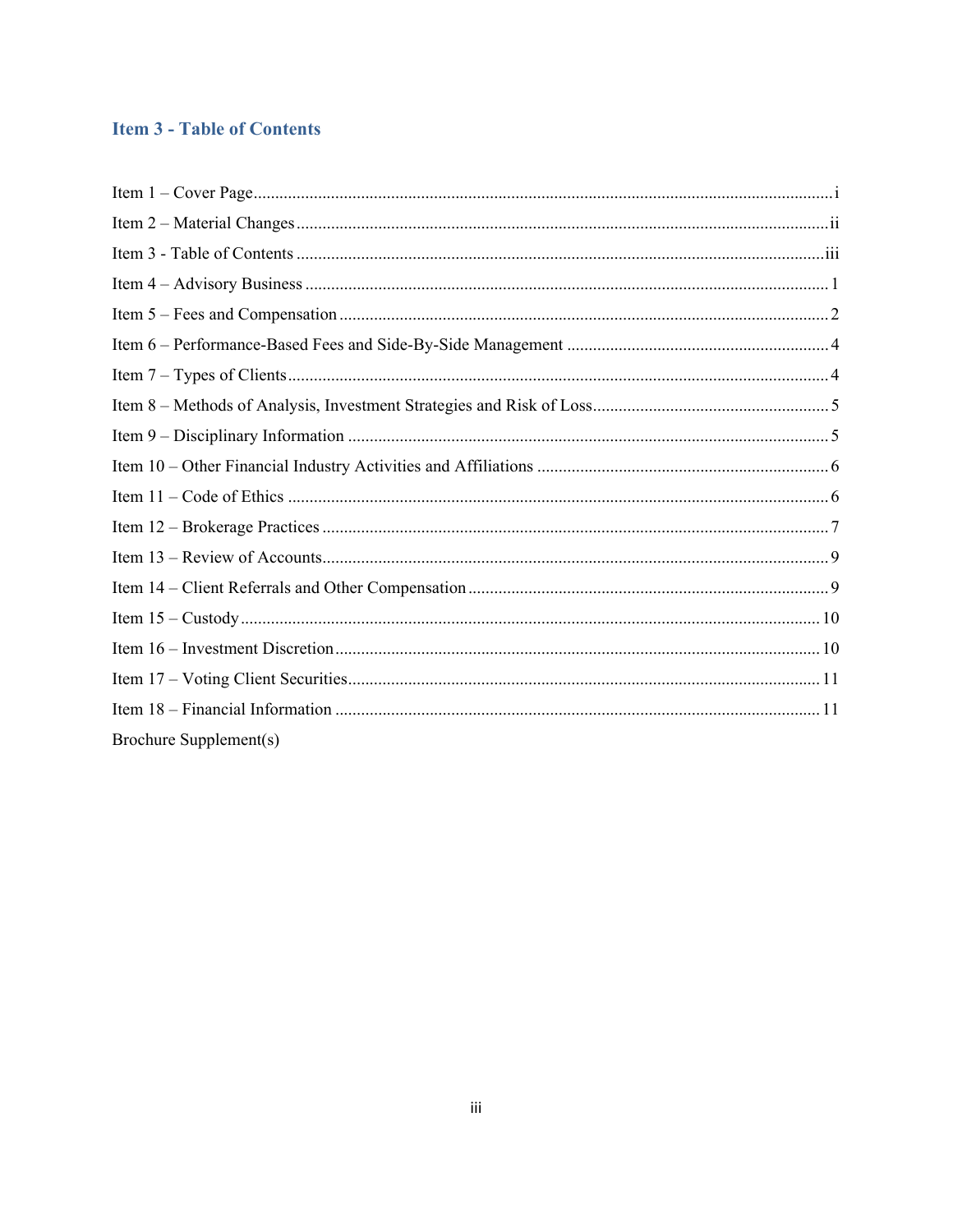#### **Item 4 – Advisory Business**

Midwest Financial Group, LLC (CRD # 175288) (MFG) is registered as an investment adviser with the Securities Exchange Commission. MFG is based in Kansas and is organized as a limited liability company under the laws of the State of Kansas. The firm was formed in 2015, has been registered as a registered investment adviser since 2015, and currently has 8 employees.

MFG's principal office and place of business is located at  $7400 \text{ W } 130^{\text{th}}$  Street, Suite 100, Overland Park, KS 66213. Regular business hours are Monday through Friday 8:00 am to 5:00 pm. The firm can be contacted by phone at (913) 696-0041 and by fax at (913) 696-0042. MFG has an office located at 3735 SW Wanamaker Rd., Ste. B, Topeka, KS 66610. The firm can be contacted at this location at (785) 290-0007 or by fax at (785) 235-0046.

The firm is owned equally by Leigha A. Shepard, Cole S. Reichle, Steven D. Reichle, and Richard K Ryan. Ms. Shepard currently serves as MFG's Chief Compliance Officer.

MFG consists of multiple investment advisory representatives operating under one legal entity, MFG. Four of the representatives with ownership interest in MFG, Ms. Leigha Shepard, Mr. Cole Reichle, Mr. Steven Reichle, and Mr. Richard Ryan, conduct MFG business under the business name "Midwest Financial Partners", which is similar in name to "Midwest Financial Partners, Inc", a separate legal entity used by them for accounting and tax purposes. One representative, Ms. Mitzi Swaffar, conducts MFG business under the business name "MS Financial Resources," with is similar in mane to "MS Financial Resources, Inc.", a separate legal entity she uses for accounting and tax purposes.

MFG provides ongoing discretionary and non-discretionary portfolio management services to individuals, families and businesses. When providing portfolio management services, the firm not only makes recommendations related to investments, but also implements these recommendations and provides ongoing monitoring and reporting. Clients may elect to give the firm discretion to make all decisions (discretionary management), or may prefer to approve all decisions before implementation (non discretionary management).

MFG also provides investment advisory services to individuals, families and businesses where the firm makes ongoing investment recommendations but the client is responsible for determining whether or not to implement recommendations, and if they decide to do so, are responsible for actual implementation.

Additionally, the firm provides project oriented and ongoing financial planning services to individuals and families where the firm offers advice or other strategic assistance in areas such as education funding, retirement planning, estate planning, risk management, employee benefits planning, tax planning, etc. When engaged to provide financial planning assistance, clients are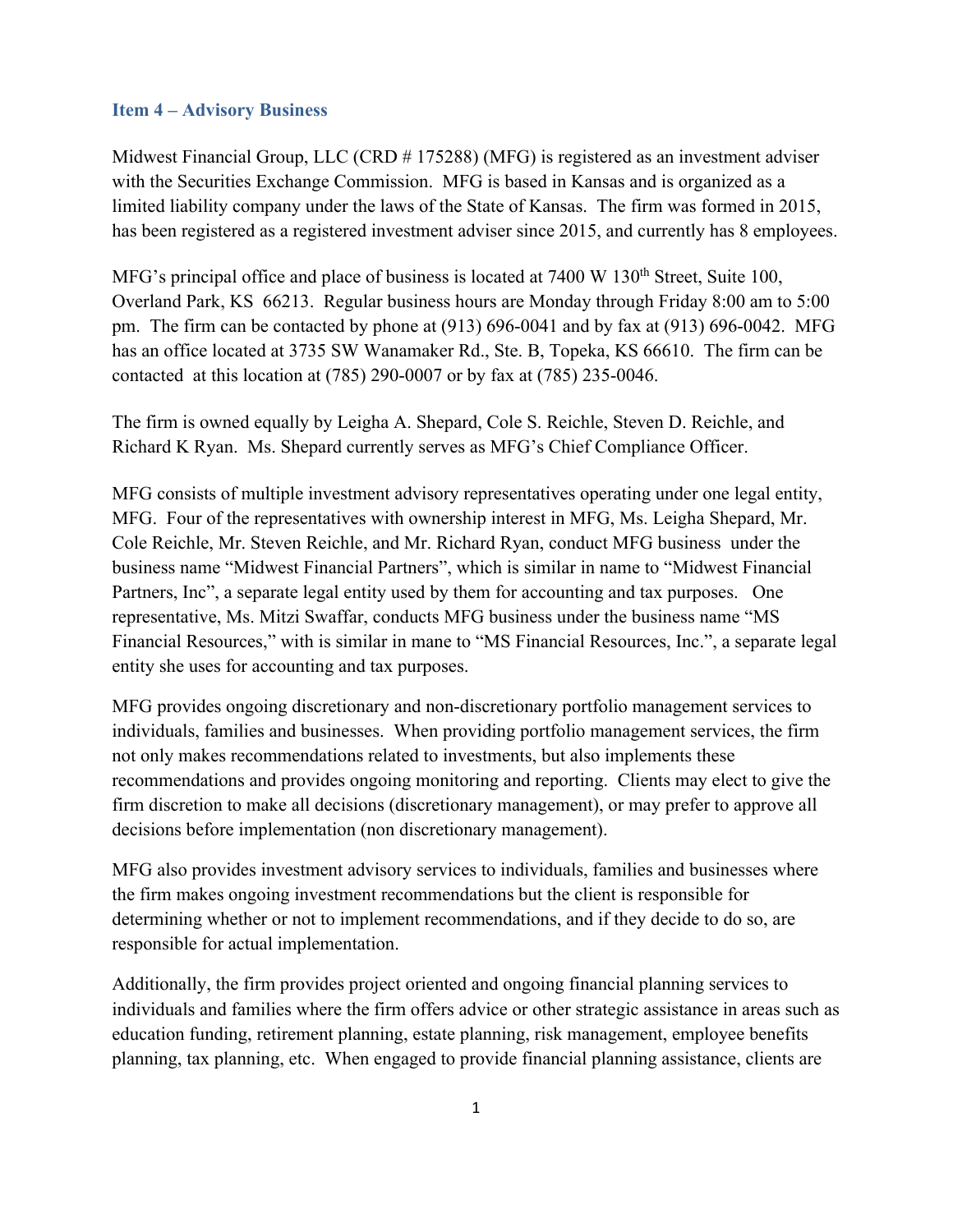responsible for determining whether or not to implement a recommendation, and if they decide to do so, are responsible for implementation. The details of an engagement vary on a case by case basis depending on the complexity of the client's financial situation. Generally however, an engagement involves identification of goals and objectives, collection and analysis of data, formulation of a strategy, and preparation of a written plan.

MFG also provides retirement plan services to businesses which may include plan level services such as discretionary management services, non-discretionary management services, and investment advisory services related to different types of retirement plans. When providing management services, the firm is responsible for implementing recommendations. When the firm is providing advisory services, the client is responsible for implementation of recommendations.

Regardless of the services provided, each is tailored to the individual needs of a particular client (whether an individual, a family, or a business) through an assessment conducted prior to an engagement. Clients may impose restrictions related to the level of discretion granted, the types of investments used, etc. Terms of an actual engagement, including description of service, limitations and restrictions, fees, etc., are all detailed before any engagement begins in a written client agreement.

In addition to these services, the firm also provides fee-based investment management services under a "Wrap Fee Program" whereby participants in the program receive portfolio management, custodial, reporting, and clearing services for one all inclusive fee (see our "Form ADV Part 2A Appendix 1- Investment Management Wrap Fee Program Brochure").

As of 12/31/2019, MFG managed approximately \$232,013,323 in assets, \$226,303,744 of which was managed on a discretionary basis and \$5,709,579 of which was managed on a nondiscretionary basis.

#### **Item 5 – Fees and Compensation**

#### **Investment Management Services**

Fees charged for discretionary and non discretionary investment management services are negotiated prior to the engagement at a rate not to exceed 1.5%.

Fees are generally calculated and charged quarterly in advance based on the average daily balance of assets under management during the preceding quarter. Fees for partial quarters are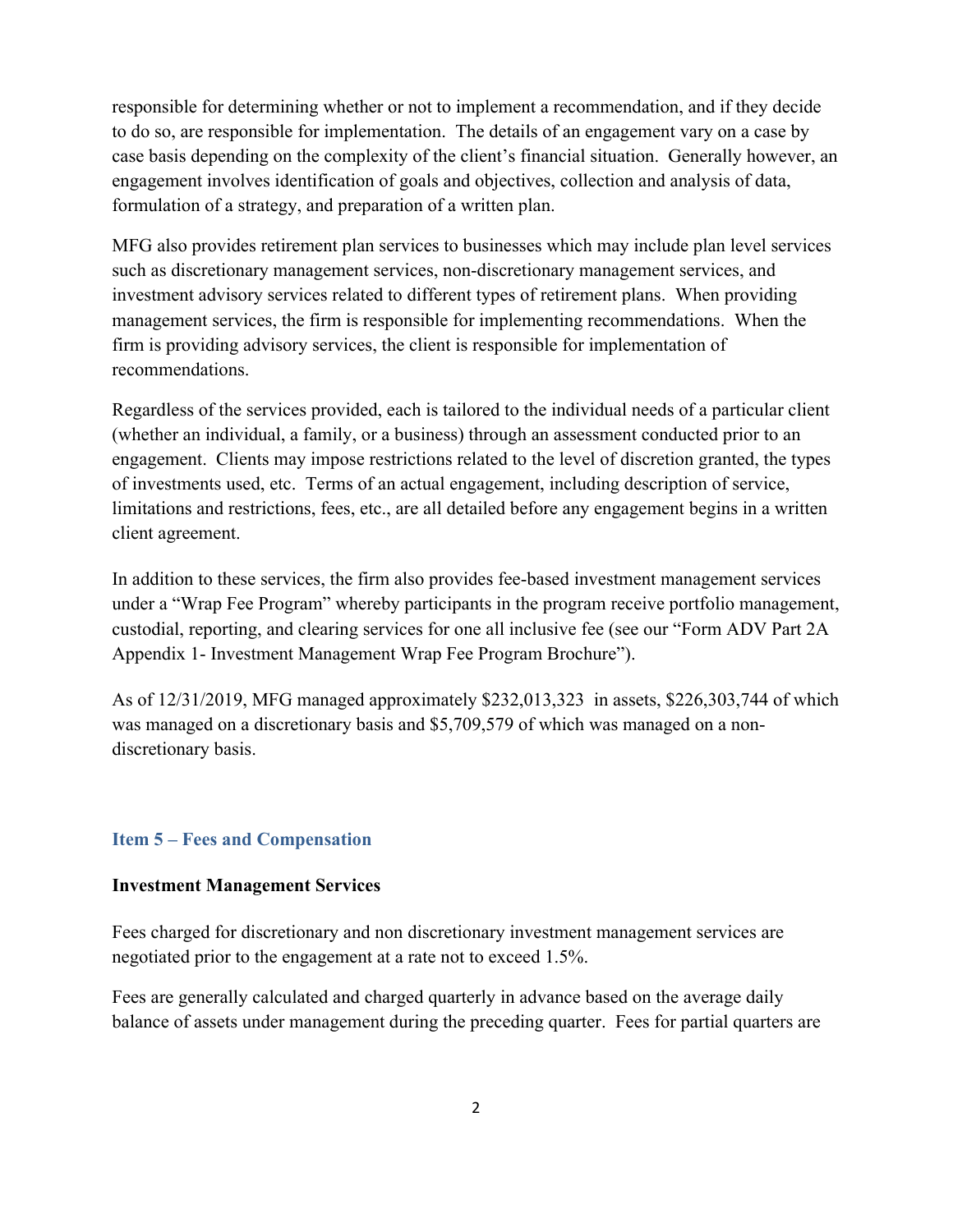prorated based on the number of days assets are under management. Fees are generally deducted directly from client accounts, but clients may elect to alternatively pay fees by check.

Services may be terminated at any time by either party with 30 days written notice to the other party, and fees will be prorated accordingly. Any payments made in advance will be prorated and refunded to the client.

All management fees paid to MFG are separate and unrelated to any fees or expenses assessed by mutual funds or exchange traded funds, or to any trade commission charged by an account custodian, although trade commissions may at times be paid by MFG at the firm's discretion. Information pertaining to fund-generated fees and expenses can be found in mutual fund and exchange traded fund prospectuses.

#### **Investment Advisory Services**

Fees charged for advisory services may be charged in advance or in arrears depending on the service provided. Fees are negotiated in advance, and generally range from .50% to 1.50% depending on the level of complexity of the engagement. Fee rates are based on actual services provided rather than being based on the level of assets managed as detailed above for investment management services.

In some cases, fees may be deducted directly from client accounts, but clients generally are billed directly on a quarterly basis.

Services may be terminated at any time by either party with 30 days written notice to the other party, and fees will be prorated accordingly. Any payments made in advance will be prorated and refunded to the client.

All advisory fees paid to MFG are separate and unrelated to any fees or expenses assessed by any broker, custodian, or other outside party.

#### **Financial Planning Services**

Fees charged for financial planning services are quoted in advance and charged at a fixed amount. Quoted fixed fees will be based on the complexity and level of service provided on a case by case basis. As mentioned above, services may include planning in areas such as education funding, retirement planning, estate planning, risk management, employee benefits planning, tax planning, etc. Since each of these areas can vary in complexity depending on the complexity of the client's financial situation, cost will vary as well. Fees are negotiable depending on the circumstances of the engagement, location, etc.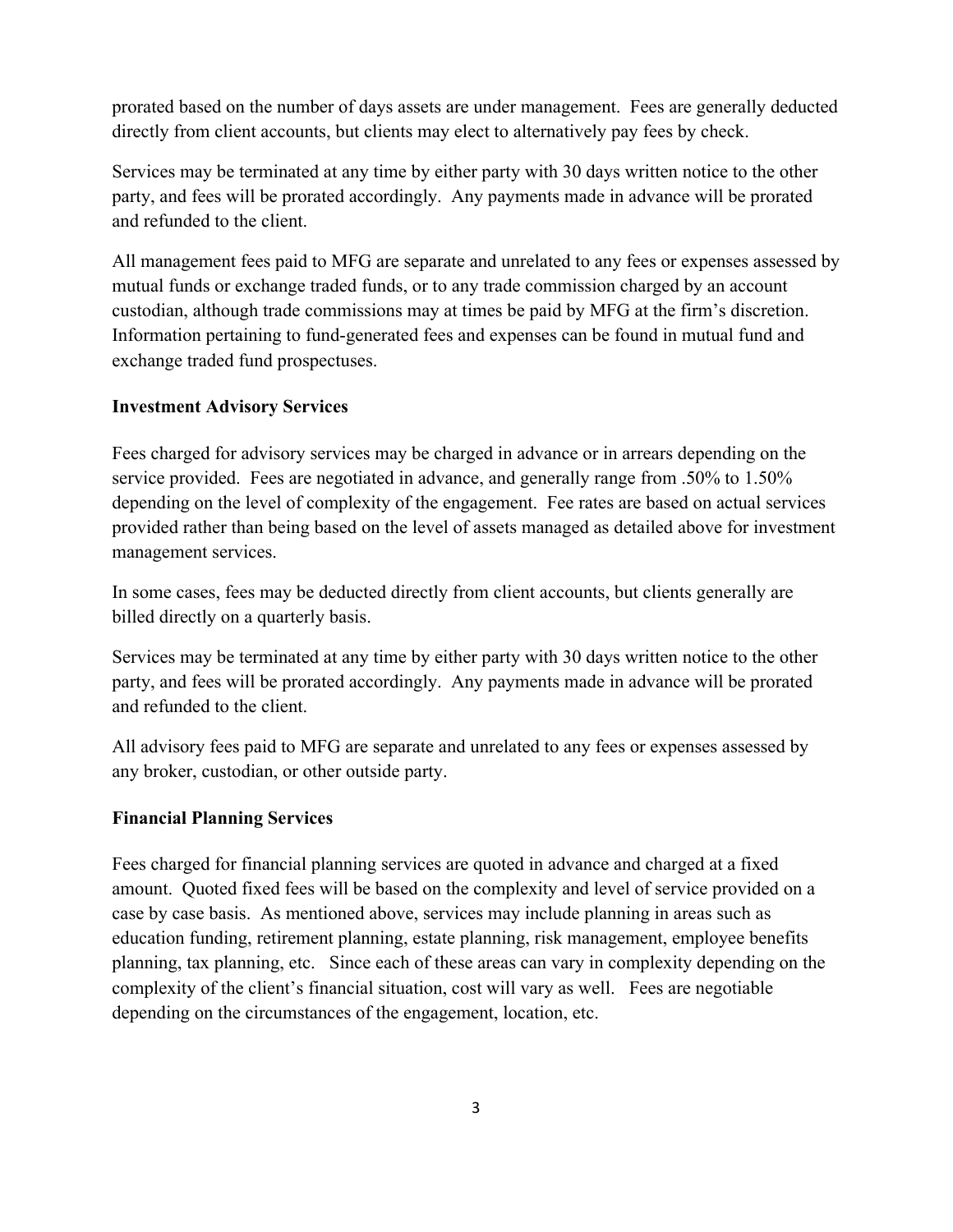Fees are generally billed directly to the client in arrears, although a portion of which may be billed in advance.

Services may be terminated at any time by either party with 30 days written notice to the other party, and fees will be prorated based on the degree to which services have been completed. Any payments made in advance will be prorated and refunded to the client.

All financial planning fees paid to MFG are separate and unrelated to any fees or expenses assessed by any broker, custodian, or other outside party.

#### **Retirement Plan Services**

Fees charged for retirement plan services may be charged in advance or in arrears depending on the service provided. Fees may be fixed or asset based (not to exceed 1.50% annually), and are negotiable depending on the complexity of the service. Fee levels (whether fixed or asset based) are primarily based on actual services to be provided.

Fees may be deducted directly from client accounts on a quarterly basis, or clients may elect to alternatively pay fees by check or wire transfer. There is a minimum annual fee of \$1,000 per plan.

Services may be terminated at any time by either party with 30 days written notice to the other party, and fees will be prorated accordingly. Any payments made in advance will be prorated and refunded to the client.

All retirement plan fees paid to MFG are separate and unrelated to any fees or expenses assessed by any broker, custodian, or other outside party.

#### **Item 6 – Performance-Based Fees and Side-By-Side Management**

MFG does not charge performance-based fees (fees based on a share of capital gains on or capital appreciation of the assets of a client), and consequently does not simultaneously manage performance based and non performance based accounts.

#### **Item 7 – Types of Clients**

MFG provides services to individuals, businesses and retirement plans.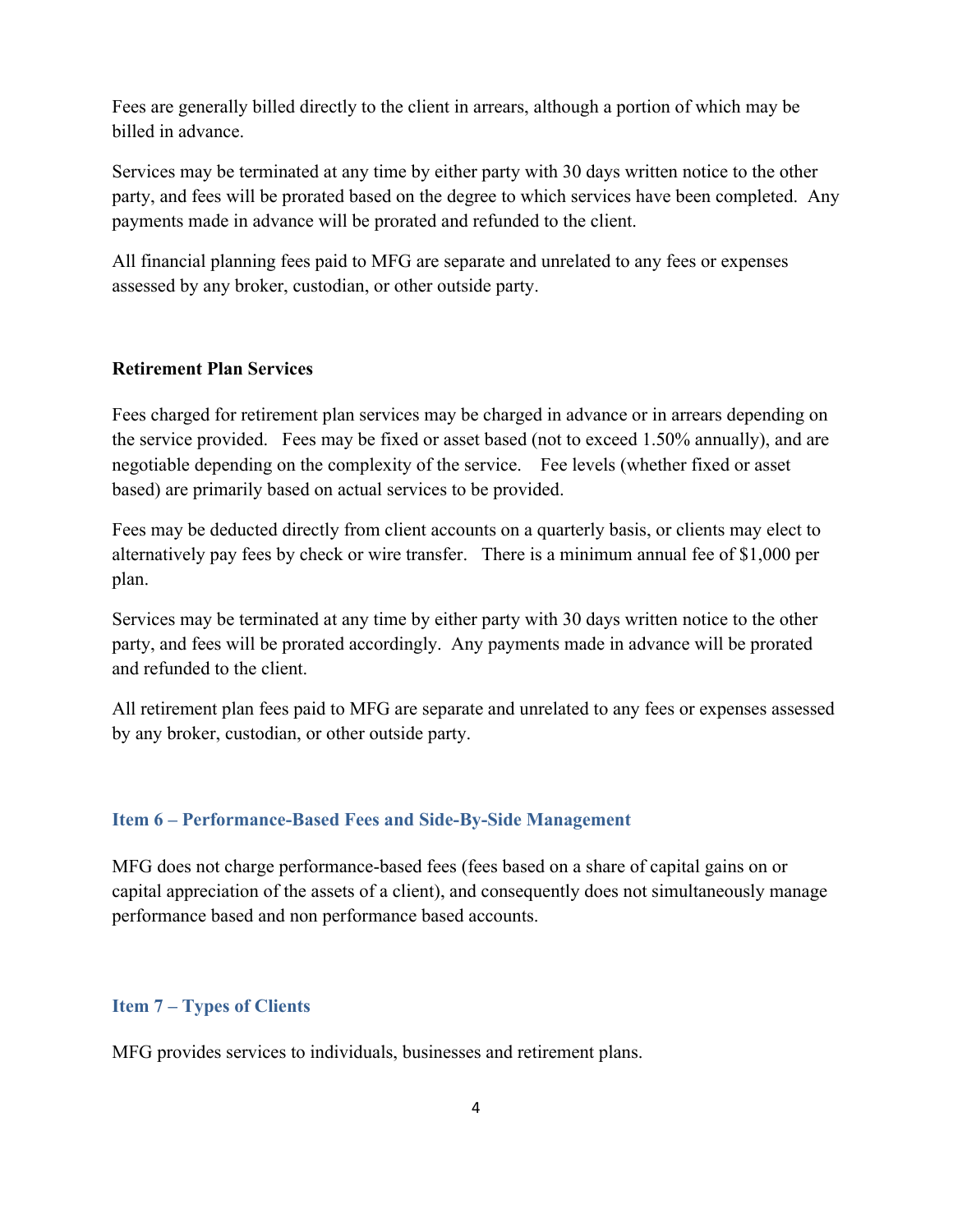For its services, MFG does not require a minimum dollar value in assets for establishing or maintaining a client's account, but the firm reserves the right to decline engagements for various reasons including account size.

#### **Item 8 – Methods of Analysis, Investment Strategies and Risk of Loss**

MFG's general investment strategy, consistent with the tenets of modern portfolio theory, is to attempt to reduce risk and volatility by building globally diversified portfolios. To implement this strategy, MFG primarily uses fundamental security methods of analysis, as well as market trend and economic cycle analysis. While mutual funds and exchange traded funds are the primary investment vehicles used in or recommended for client accounts, we may also use or recommend various other investment vehicles in the implementation of our strategies, including long-term purchases (securities held at least a year), short-term purchases (securities sold within a year), trading (securities sold within 30 days), margin and options.

Investing in securities involves risk of loss that clients should be prepared to bear. Such risks include market risk, interest rate risk, currency risk, and political risk, and loss of capital, among others. Additionally, certain trading strategies can affect investment performance through increased brokerage and other transactions. Each client's propensity for risk however is thoroughly evaluated, documented, and considered throughout the portfolio implementation process.

Although MFG intends to manage risk though the careful selection of investments, no investment strategy can assure a profit or avoid a loss.

#### **Item 9 – Disciplinary Information**

Registered investment advisers are required to disclose all material facts regarding any legal or disciplinary events that would be material to the evaluation of the firm or the integrity of its management. MFG is currently not subject to, nor has ever been subject to, any legal or disciplinary events of a material nature.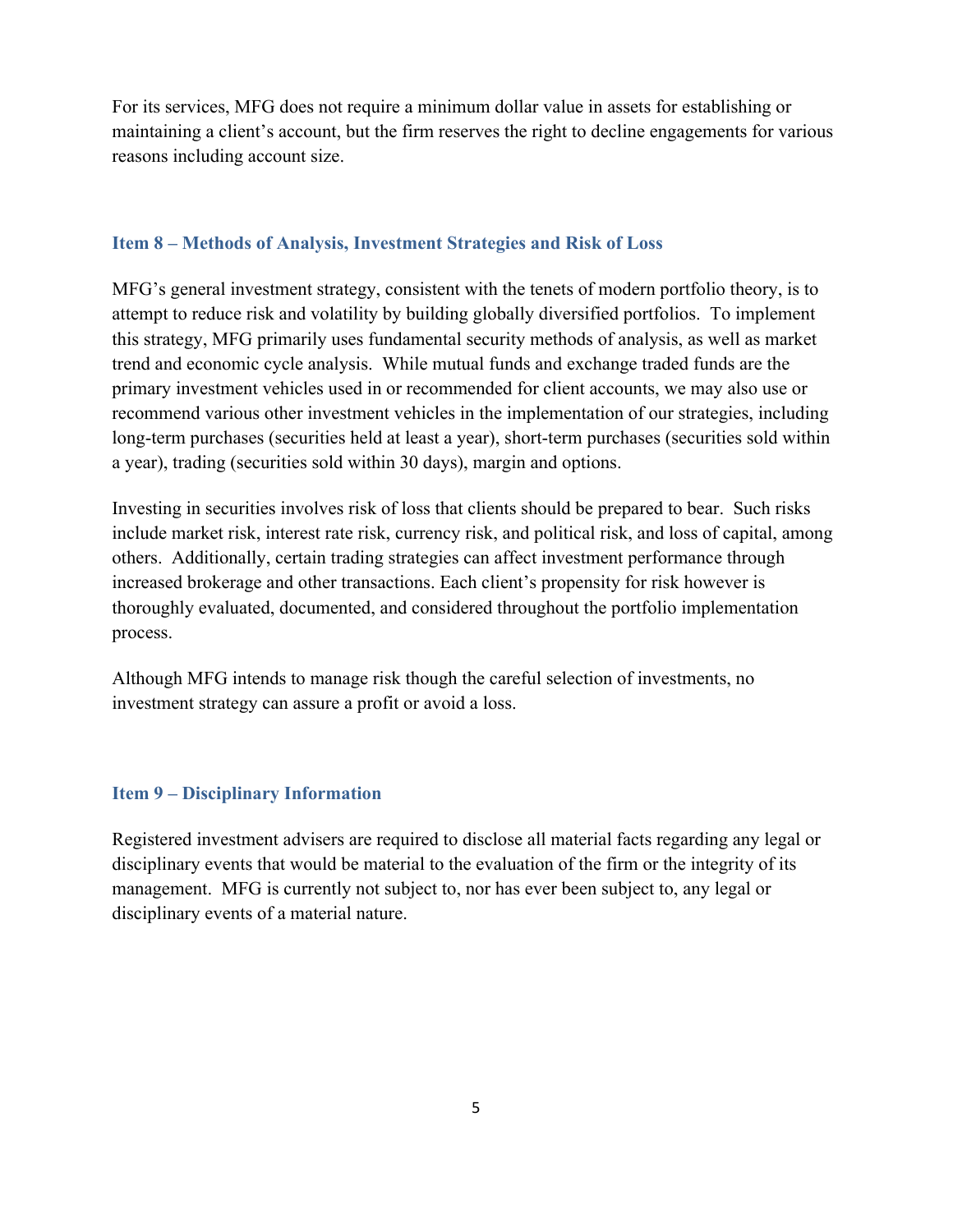#### **Item 10 – Other Financial Industry Activities and Affiliations**

MFG may also offer clients advice or recommendations related to insurance products. Some associated persons of MFG are licensed insurance agents and represent various insurance companies. Any insurance product placed through associated persons would generate standard and customary insurance commissions and other compensation, a portion of which may be received by associated persons of MFG.

While MFG will endeavor at all times to put the interest of clients first as part of its fiduciary duty, clients should be aware that the receipt of additional compensation creates a potential conflict of interest, and may affect the judgment of individuals who make recommendations. However, our clients are under no obligation to purchase products recommended by our associated persons or to purchase products through our associated persons. We believe that our recommendations are in the best interests of our clients, and are consistent with our clients' needs.

#### **Item 11 – Code of Ethics**

#### **Code of Ethics**

MFG has adopted a Code of Ethics expressing the firm's commitment to ethical conduct. The MFG Code of Ethics describes the firm's fiduciary duties and responsibilities to clients, and details practices for reviewing the personal securities transactions of supervised persons with access to client information. The Code also requires compliance with applicable securities laws, addresses insider trading, and details possible disciplinary measures for violations. MFG will provide a complete copy of its Code of Ethics to any client upon request to the Chief Compliance Officer.

#### **Trading Conflicts of Interest**

Individuals associated with MFG are permitted to buy or sell securities for their personal accounts identical to or different than those recommended to clients. However, no person employed by MFG is allowed to favor his or her own interest over that of a client or make personal investment decisions based on the investment decisions of advisory clients.

In order to address potential conflicts of interest, MFG requires that associated persons with access to advisory recommendations provide annual securities holdings reports and quarterly transaction reports to the firm's Chief Compliance Officer. MFG also requires prior approval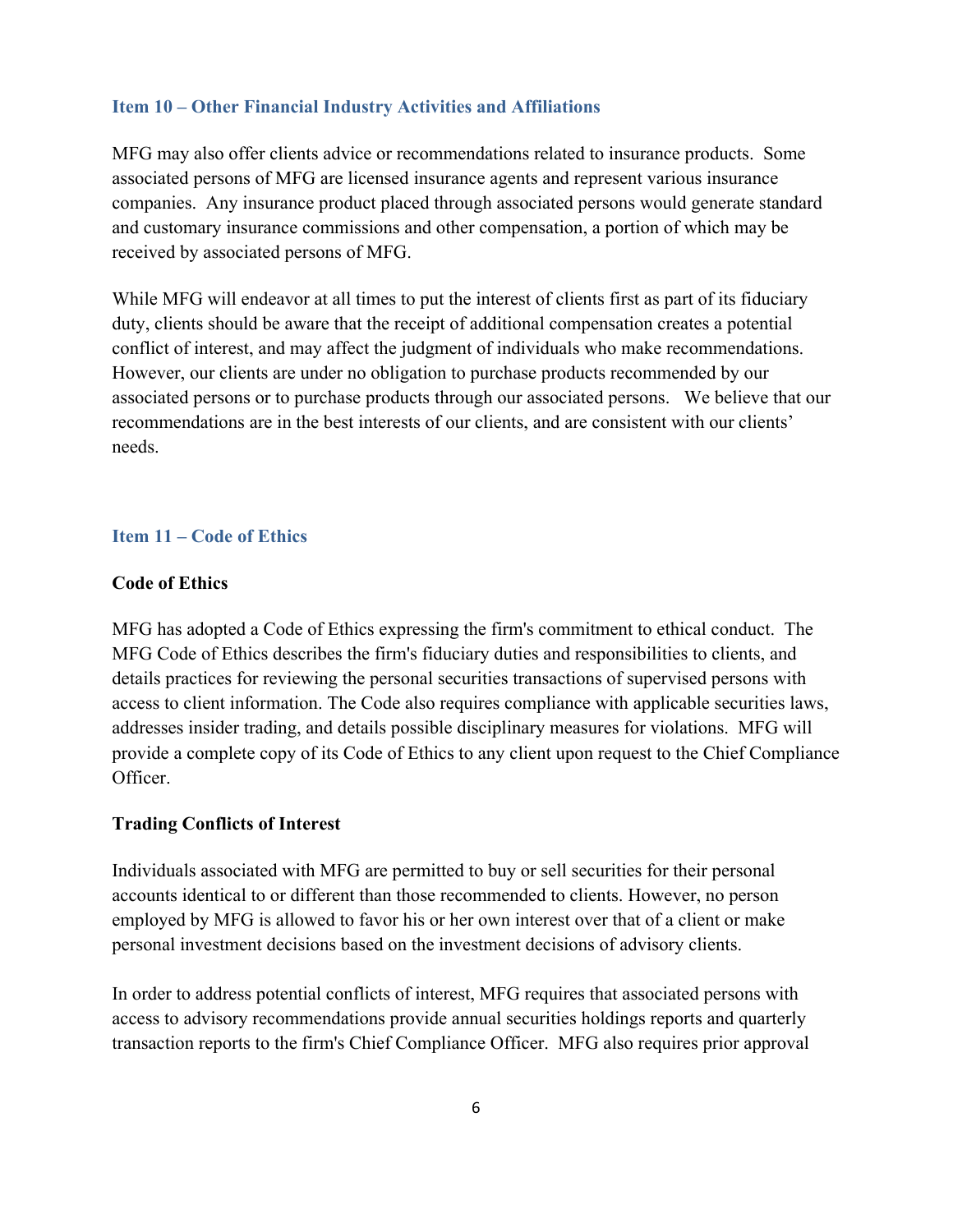from the Chief Compliance Officer for investing in any IPOs or private placements (limited offerings).

#### **Item 12 – Brokerage Practices**

#### *The Custodian and Brokers We Use*

We do not maintain custody of client assets. Instead, we require all client assets be maintained in an account at a non affiliated "qualified custodian," generally a broker-dealer or bank. We are not affiliated with any particular custodian but instead all custodians are independently owned and operated. The custodian will hold your assets in a brokerage account and will be able to buy and sell securities on your behalf.

While we may recommend that you use a particular custodian/broker, you will ultimately decide whether to do so and will open your account with the custodian/broker by entering into an account agreement directly with one of them. We cannot actually open accounts for you, but we can assist you in opening an account at whatever custodian/broker you decide to use.

#### *How We Select Custodians and Brokers*

When recommending a custodian or broker for our clients, we consider many different factors including quality of service, types of services offered, overall capability, execution quality, competitiveness of transaction costs, availability of investment research, reputation of the firm, and financial resources, among other things. In determining the reasonableness of a broker's compensation, we consider the overall cost to you relative to the benefits you receive, both directly and indirectly, from the broker.

#### Your Brokerage and Custody Costs

Our clients receive various services directly from our custodians. For our clients' accounts that they maintain, the custodian generally does not charge separately for custody services but instead is compensated by charging commissions or other fees on trades that it executes or trades that are executed by other brokers to and from the custodial accounts. Fees applicable to our client accounts were negotiated based on the condition that our clients collectively maintain a certain level of assets at the custodian. We feel this commitment benefits you because we expect the overall rates you pay will be lower than they might be otherwise.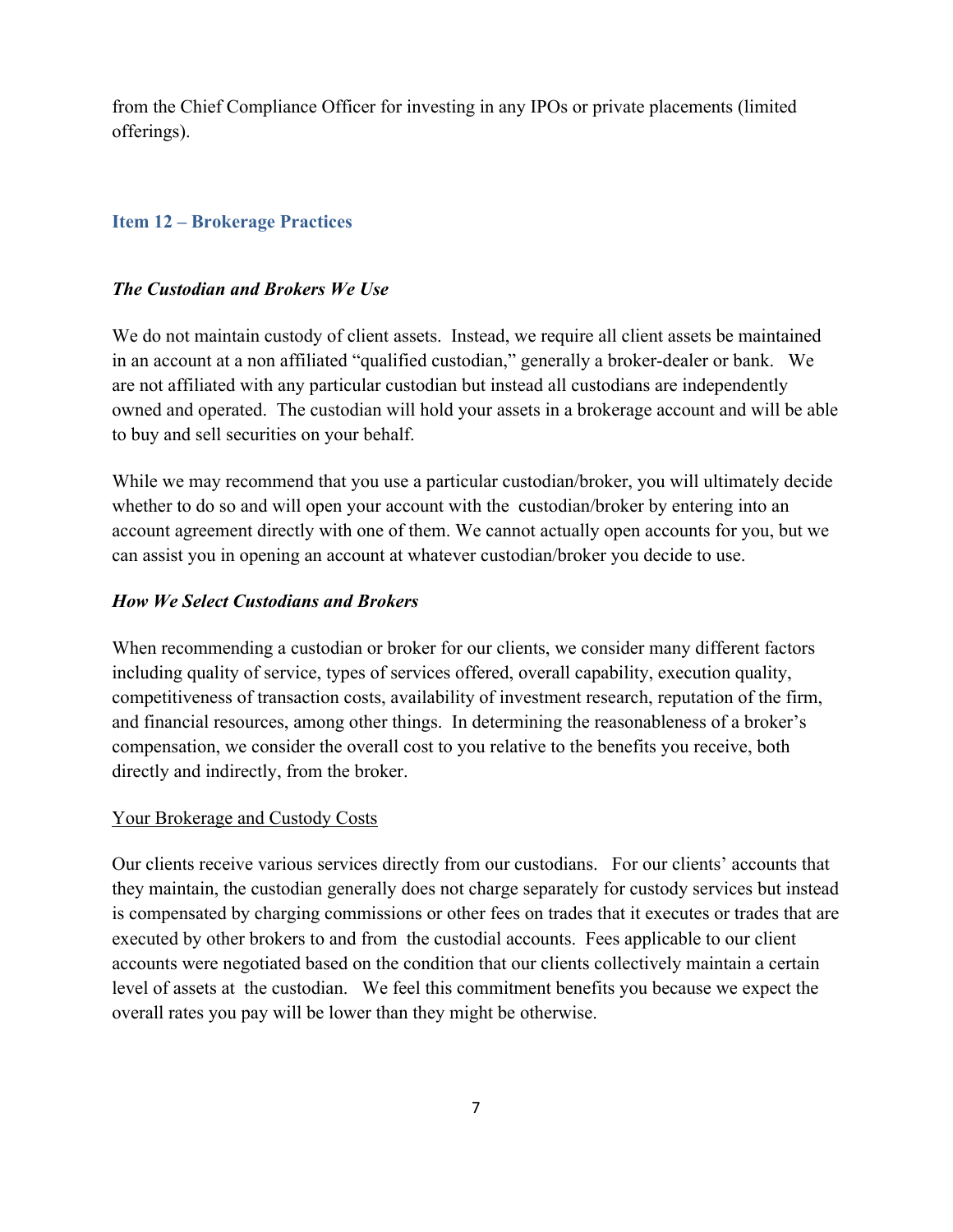Since custodians often charge clients a fee for each trade that we have executed by a different broker-dealer, we have the custodians execute most trades for your account in order to minimize your trading costs.

We have determined that having the custodians execute most trades is consistent with our duty to seek "best execution" of your trades. Best execution means seeking the most favorable terms for a transaction based on all relevant factors, including those listed above.

#### Products and Services Available to Us from Brokers/Custodians

The custodians provides us and our clients with access to its institutional brokerage services like trading, custody, reporting, and related services, many of which are not typically available to retail customers. The custodians also make available various support services, some of which may help us manage or administer our clients' accounts, while others may help us manage and grow our business.

Other institutional brokerage services which benefit you directly include access to a broad range of investment products, execution of securities transactions, and asset custody. The investment products available through the custodians include some to which we might not otherwise have access or that would require a significantly higher minimum initial investment by our clients.

The custodians may also make available to us other products and services that benefit us but may not directly benefit you or your account. These products and services assist us in managing and administering our clients' accounts. They include investment research, both the custodians' own and that of third parties. We may use this research to service all or a substantial number of our clients' accounts, including accounts not maintained at the custodians. In addition to investment research, the custodians may also make available software and other technology that provide access to client account data, facilitates trade execution for multiple client accounts, provides pricing and other market data, facilitates payment of our fees from our clients' accounts, and assists with back-office functions, recordkeeping, and client reporting.

The custodians may also offer other services intended to help us manage and further develop our business. These services include educational conferences and events, consulting on technology, compliance, legal, and business needs, publications and conferences on practice management and business succession, and access to employee benefits providers, human capital consultants, and insurance providers.

The availability of these services from the custodians benefit us because we do not have to produce or purchase them. Of course, this may give us an incentive to recommend that you maintain your account with a particular custodian based on our interests rather than yours, which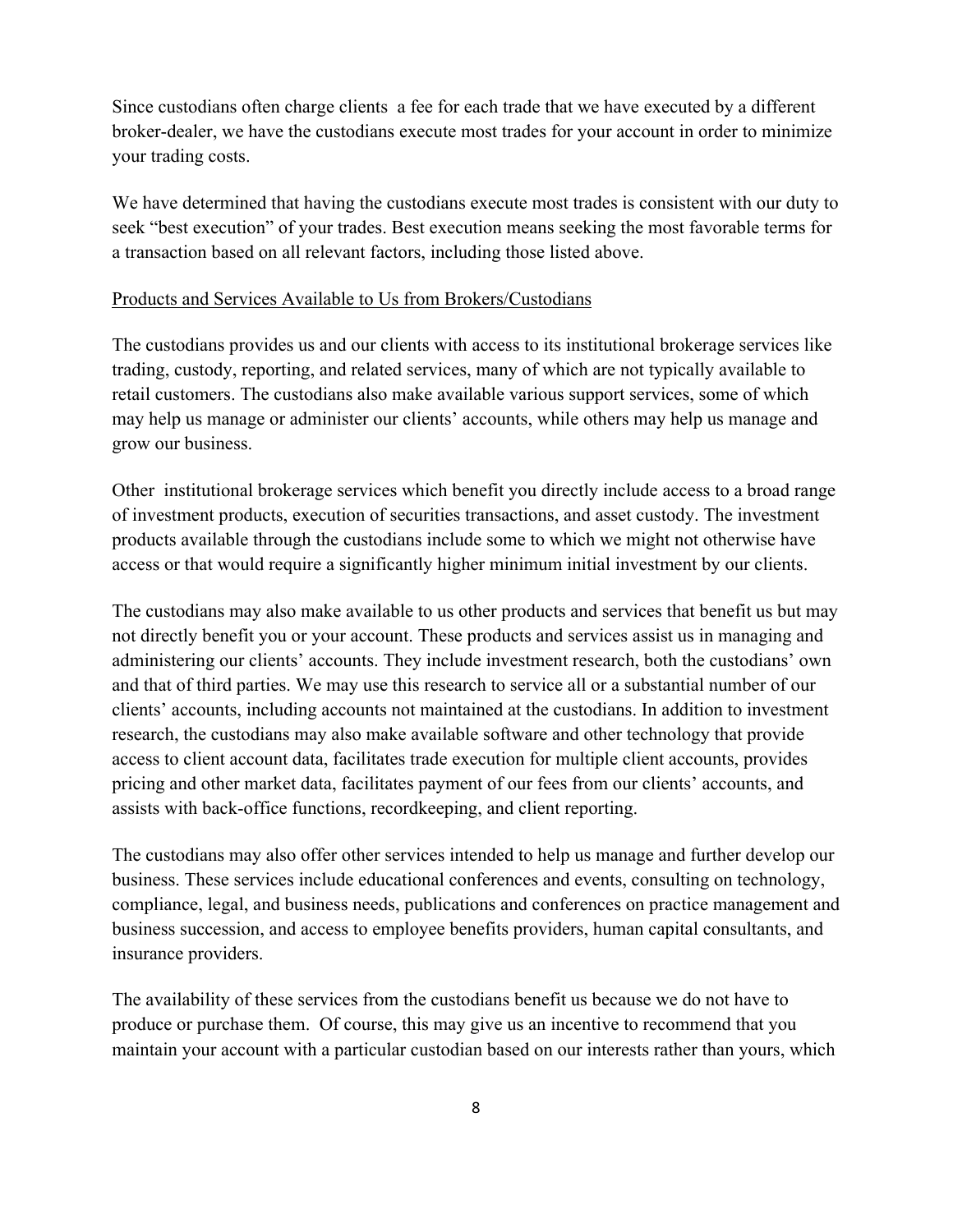is a potential conflict of interest. We believe, however, that our recommendation of a custodian is in the best interests of our clients, and is primarily supported by the scope, quality, and price of the custodian's services and not the custodian's services that benefit only us.

#### **Aggregation of Transactions**

MFG may, from time to time, aggregate client orders into blocks in order to facilitate more efficient account management and execution. When aggregating orders, an average price is given to all participants in the block, or other measures are taken, in order to treat all accounts fairly.

#### **Item 13 – Review of Accounts**

#### **Review of Accounts**

Accounts are generally reviewed on a weekly, monthly, quarterly, or semi-annual basis, depending on the type of account. Reviews may be general in nature, addressing investment objectives, risk tolerances or asset allocations, or they may be more detailed, depending on circumstances. The level of detail of the review is generally triggered by factors such as market, political, or economic conditions, or the client's individual financial situation. Clients should notify the firm of any material personal financial changes.

#### **Regular Reports Provided to Clients**

In addition to the monthly statements and confirmations of transaction that clients receive from the custodian, MFG may provide other reports directly to the client from time to time depending on the type of engagement. Investment management clients for example may receive periodic performance related reports. Financial planning clients may receive a planning analysis but do not receive regular reports from MFG.

MFG urges clients to carefully review custodial statements and compare them to the reports which we may provide.

#### **Item 14 – Client Referrals and Other Compensation**

MFG does not compensate any outside parties for client referrals, nor do we receive any compensation or non cash economic benefit for client referrals.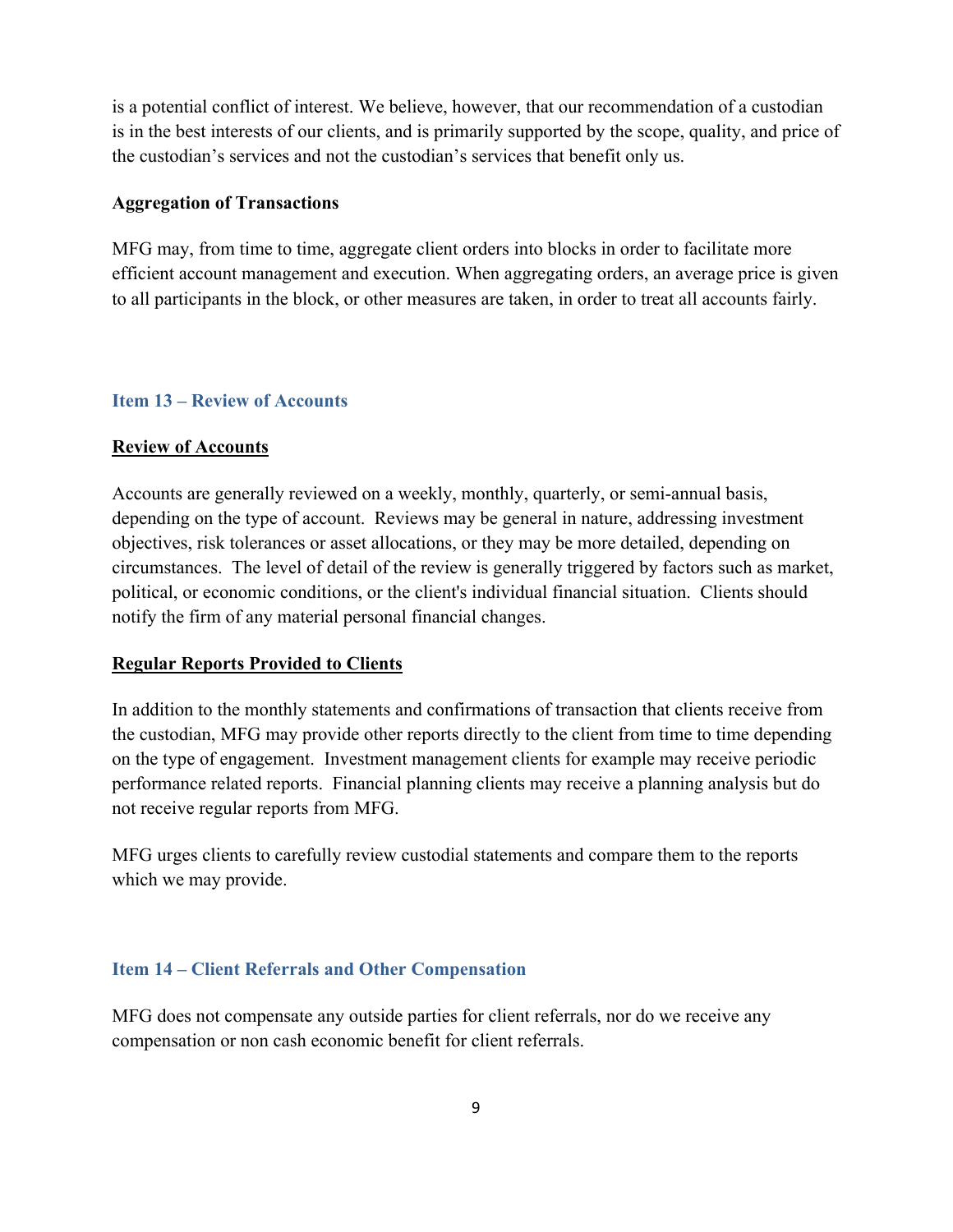MFG does however receive economic benefits from our custodian in the form of the support products and services that are made available to us and to other independent investment advisors. These products and services, how they benefit us, and the related conflicts of interest are described in Item 12 above. The firm may also on limited occasions receive travel expense reimbursements for industry meetings related to market analysis, investment strategies, and practice management. The availability to us of these economic benefits is not based on us giving particular investment advice, such as buying or recommending particular securities for our clients. Furthermore, our representatives are required to make all investment decisions and recommendations based solely on the interests of the applicable client.

#### **Item 15 – Custody**

As noted in Item 12, MFG recommends that clients' assets be held by a qualified custodian. Although we do not hold assets, we may have limited control in some instances to trade on your behalf, to deduct our advisory fees from your account with your authorization, or to request disbursements to you.

You will receive account statement directly from your custodian at least quarterly, which will be sent to the email or postal mailing address you provide. MFG urges clients to carefully review custodial statements and compare them to any account reports that we might provide.

#### **Item 16 – Investment Discretion**

MFG will accept discretionary authority to manage securities accounts on behalf of clients, although we will also accept non discretionary accounts.

When granted authority to manage accounts, MFG customarily has the authority to determine which securities and the amounts that are bought or sold. Any discretionary authority accepted by MFG however is subject to the client's risk profile and investment objectives, and may be limited by any other limitations provided by the client in writing.

MFG will not exercise any discretionary authority until it has been given authority to do so in writing. Such authority is granted in the written agreement between MFG and the client, and in the written agreement with the third party custodian.